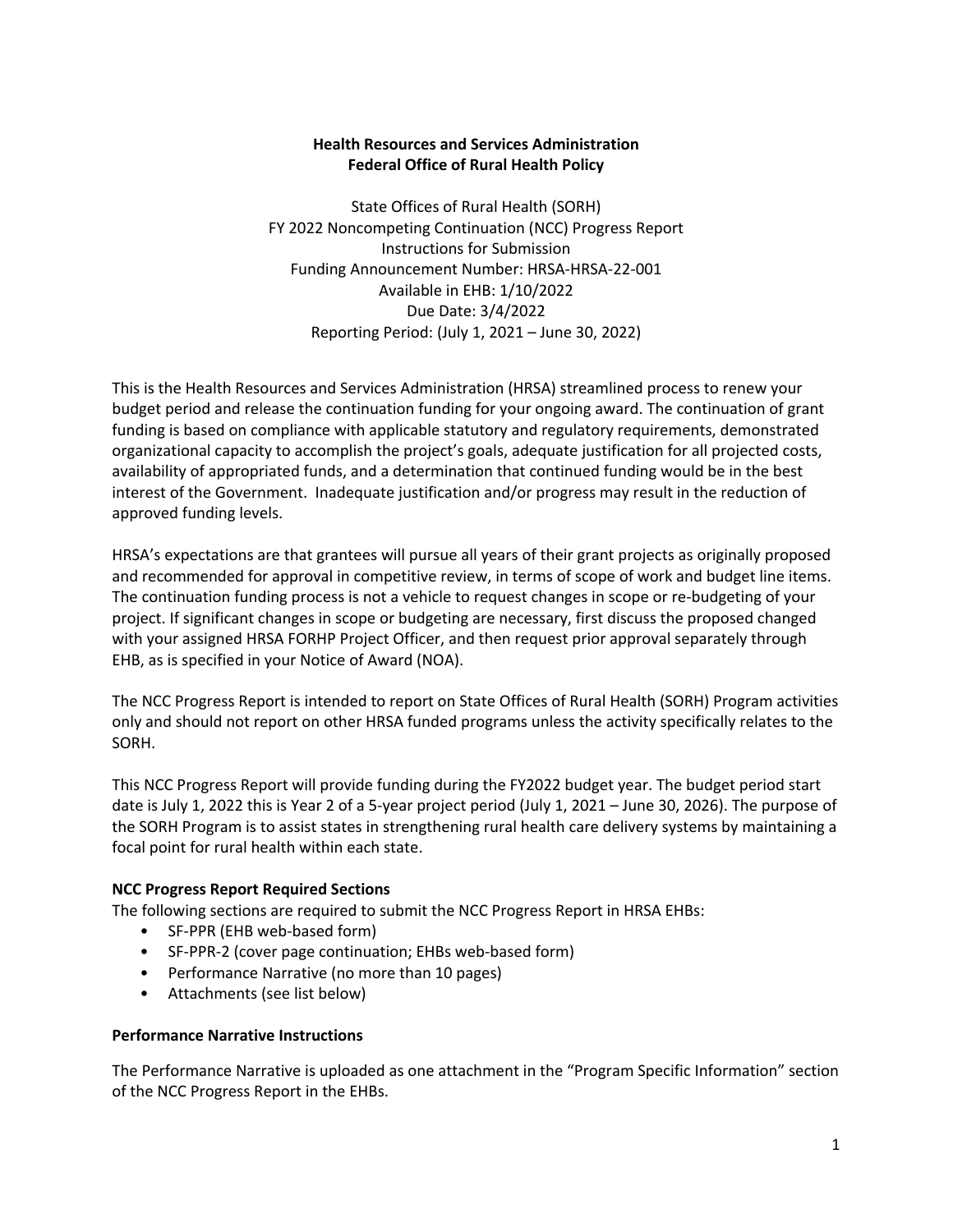The purpose of the Performance Narrative is to provide a comprehensive overview of the project and to provide documentation of project activities and accomplishments during the current FY2021 budget period. Discuss progress on each funded activity during this current budget period (July 1, 2021 – June 30, 2022). **Do not delete any of the narrative headings.**

The Performance Narrative should include the following information in the order listed below and should be no more than 10 pages in length (appendices do not count towards page count). Information must be reported in a narrative form, portrait format. **Do not copy/paste your work plan**; rather frame the Performance Narrative as a summary of your work plan**.** Make sure document is clearly labeled with your organization's name and HRSA award number. **Reminder:** The NCC Progress Report is intended to report on SORH Program activities only and should not report on other HRSA funded programs unless the activity specifically relates to the SORH Program.

- I. **Progress on Activities:** Provide a short high-level summary (2-3 paragraphs) on the progress of your grant activities during the FY 2021 budget period. Provide a summary of the project's activities including the impact of activities and outcomes. Include other relevant accomplishments such as dissemination of completed projects and/or presentations. Indicate any barriers or challenges to the project's progress during the current budget period and describe efforts taken to address them.
- II. **Noteworthy Accomplishment:** Describe your biggest accomplishment during the FY2021 period. Include a summary of the activity, program objectives and any progress/process measures and outcomes/impact.
- III. **Health Equity:** Describe any actions you have taken to address health equity through grant related activities during the FY2021 period. Include a summary of the activity, program objectives and any progress/process measures and outcomes/impact that may apply.
- IV. **Significant Changes:** Summarize any significant changes to the project occurring during the reporting period that required the submission of a prior approval request, including changes of scope, supplemental funding requests, key personnel changes, etc.
- V. **Plan for Upcoming Budget Year:** Discuss your project plan for the coming budget year (July 1, 2022 – June 30, 2023). Provide a detailed statement of the milestones or progress toward the outcome objectives planned for the period for which NCC funds are being sought and a description of the process objectives and activities that will be undertaken to achieve those milestones. Discuss any modifications (other than significant changes requiring a prior approval request) to the approved project plan, including changes to goals and/or objectives for the upcoming year (any anticipated change of scope will require a separate EHB prior approval submission).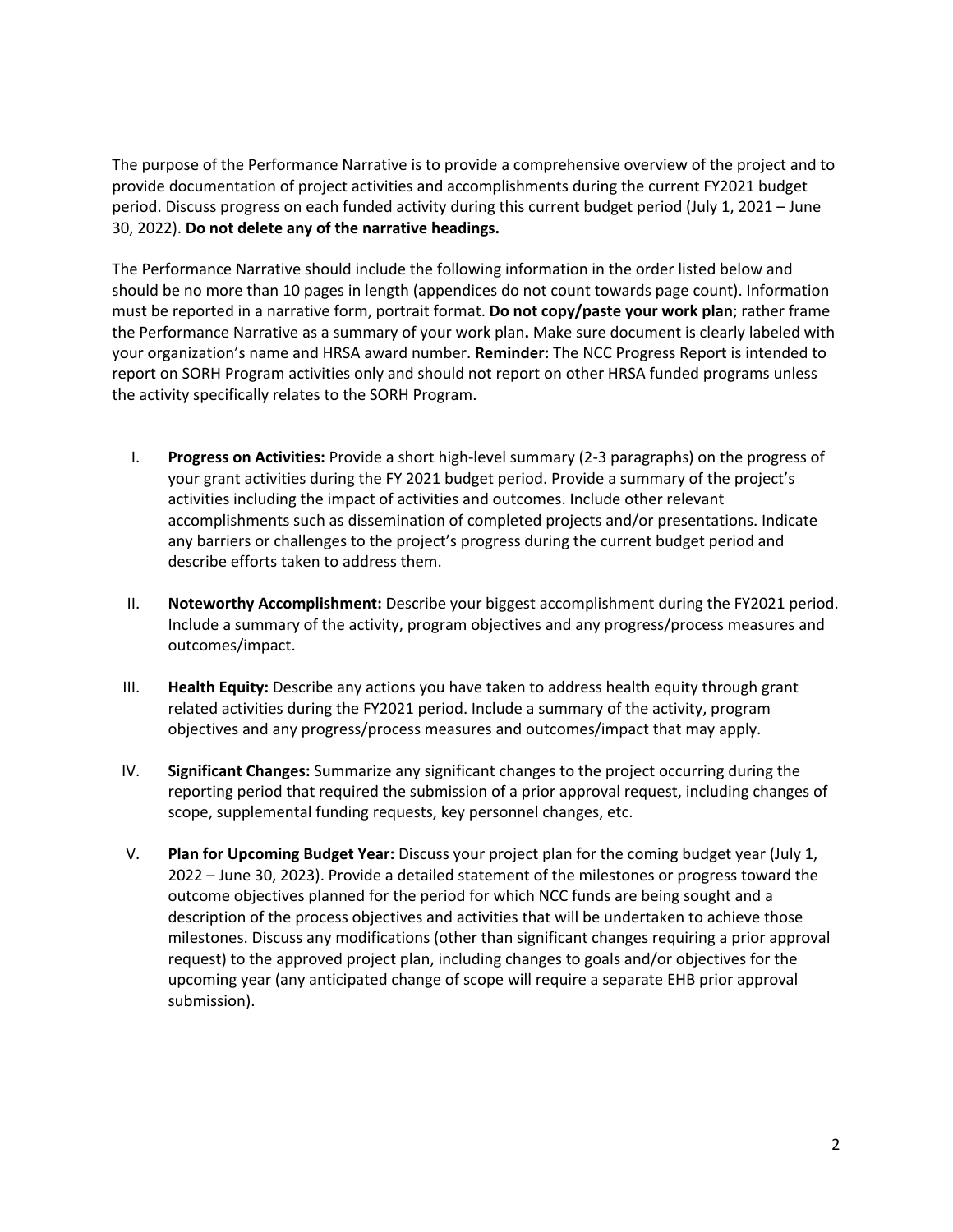#### **Required Attachments**

Only include the attachments listed below with the NCC Progress Report submission. Each attachment must contain the Grant Number, Project Title, Organization Name, and Primary Contact Name. Ensure that each attachment is correctly labeled and attached in the "Appendices" section as follows:

- 1. Current Work Plan Matrix (spreadsheet)
- 2. Future Work Plan Matrix (spreadsheet)
- 3. Budget Justification Narrative
- 4. Position Descriptions
- 5. Biographical Sketches/Resumes
- **Attachment #1:** Updated *Current Work Plan Matrix* for the current budget period (July 1, 2021 June 30, 2022), in spreadsheet form, landscape format that includes activities, completion date, responsible staff and entity, progress/process measures and outcome/impact pertaining to the goals and objectives of the program. Please note that the progress/process measures section and outcomes/impact section should contain detailed information on progress made in the current budget period. The Current Work Plan Matrix is a snapshot of what will be captured in the Performance Narrative section. FORHP expects the Objectives, Activities, and Outcomes to be outlined in a spreadsheet format without narrative.
- **Attachment #2:** Provide a *Future Work Plan Matrix* for the budget period (July 1, 2022 June 30, 2023), in spreadsheet form, landscape format that includes activities, anticipated completion date, responsible staff and entity, expected progress/process measures and outcome/impact pertaining to the goals and objectives of the program. The Future Work Plan should include any adaptions or updated progress/process measures for the upcoming year based upon FY2021results. Include ongoing activities that will continue from the current budget period, and any new activities. Projects designed for a single budget year should fully develop their measurement strategy and present it clearly. Projects designed for more than one year will need to define the measurement strategy and set intermittent targets reflective of the activities to be executed in addressing the Objectives. FORHP expects the Objectives, Activities, and Outcomes to be outlined in a spreadsheet format without narrative.
- **Attachment #3:** Provide a *Budget Justification Narrative* that sufficiently details each object class category as follows: (1) Personnel category: Indicate the employee name, title, base salary, FTE, salary requested. (2) Fringe Benefits: indicate the fringe benefit rate and benefit breakdown, i.e. insurance at .55%. (3) Travel category: for local travel indicate the staff member(s), number of trips, mileage and mileage rate; for long distance travel indicate the staff member(s), airfare, hotel, per diem, mileage, mileage rate, car rental/ground transportation and parking. (4) Equipment category: list equipment costs and provide justification for the need of the equipment to carry out the program's goals. (5) Supplies category: list the items that the project will use to implement the proposed project such as office supplies or educational supplies (brochures, videos). (6) Contractual category: Itemized services provided. (7) Other category: Include all costs that do not fit into any other category. In some cases, rent or utilities. (8) Indirect costs. Discuss any significant changes to your budget relative to the budget laid out in your competitive application.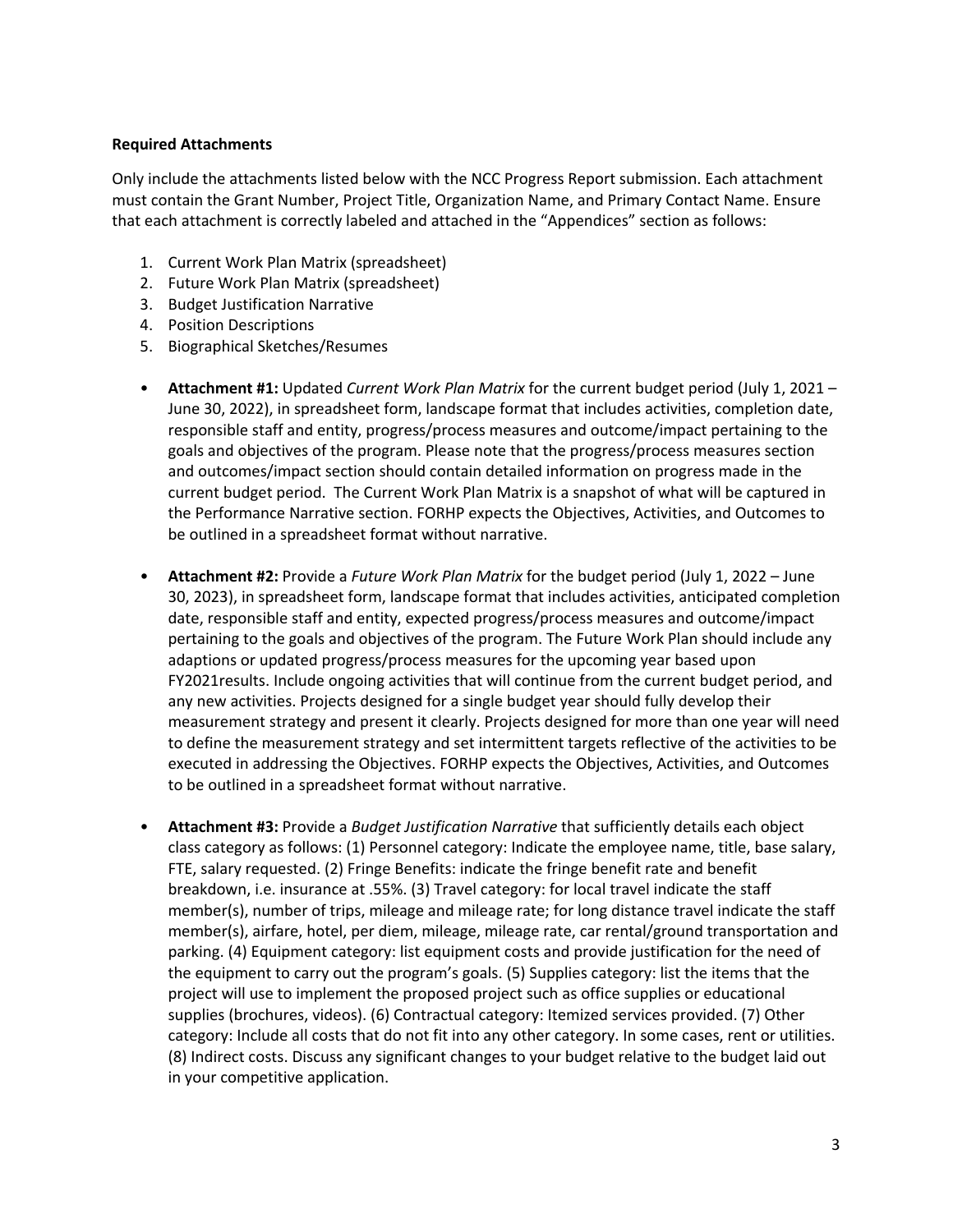- **Attachment #4:** *Position Descriptions* for all new or revised positions for which grant support is requested. State "no changes" on attachment if applicable. All new Project Director changes must go through the Prior Approval Process *before* submitting the NCC.
- **Attachment #5:** *Biographical sketches or resumes* for any staff hired since submission of prior NCC application. State "no changes" on attachment if applicable.

### **Reporting Requirements**

### **Federal Financial Report (FFR) submitted through HRSA EHBs**

Annual FFRs are due on **October 30th** and must be submitted electronically through the Payment Management System (PMS). While it is an expectation that all funds are used within the year they are awarded, if you anticipate that there will be an unobligated balance (UOB) of funds at the end of the current budget period, you must note this in the 'FFR Remarks' block of the FFR. Additionally, you must request prior approval to use the UOB as carryover for your project in the new budget period. You may do so with the electronic submission of the FFR or by submitting a prior approval request through the HRSA EHBs within 30 days of the electronic FFR submission. The request to use the UOB shall include an explanation of why the funds were not spent and why the carryover is needed, a revised budget, and a budget justification. Only activities listed in the approved work plan are eligible for carryover into the next budget period.

# **Performance Improvement Management System (PIMS)**

The Federal Office of Rural Health Policy has created specific performance measures that grantees will be required to report within the Performance Improvement System (PIMS) located in HRSA's Electronic Handbook (EHB). Grantees are required to update the program specific information in the HRSA Electronic Handbooks (EHBs) annually.

Within 60 days of the start of the FY 2022 budget period (July 1, 2022) for this non-competing continuation application, grantees are required to submit their FY 2021 performance measures pertaining to the provision of technical assistance. Grantees are expected to have an appropriate system in place to collect the necessary information as required by PIMS.

For information on the updated PIMS measures, please contact your Project Officer or view the archived webinar: https://nosorh.org/wp-content/uploads/2021/07/2021-SORH-PIMS\_Final.pdf

Further instructions will be provided by your Project Officer.

### **HRSA Contacts**

Grantees are encouraged to request assistance, if needed, when submitting their NCC Progress Report. Please contact your FORHP project officer to obtain additional information regarding overall program issues. The program coordinator for this program is:

Sarah Ndiang'ui SORH Program Coordinator Health Resources and Services Administration Federal Office of Rural Health Policy 5600 Fishers Lane